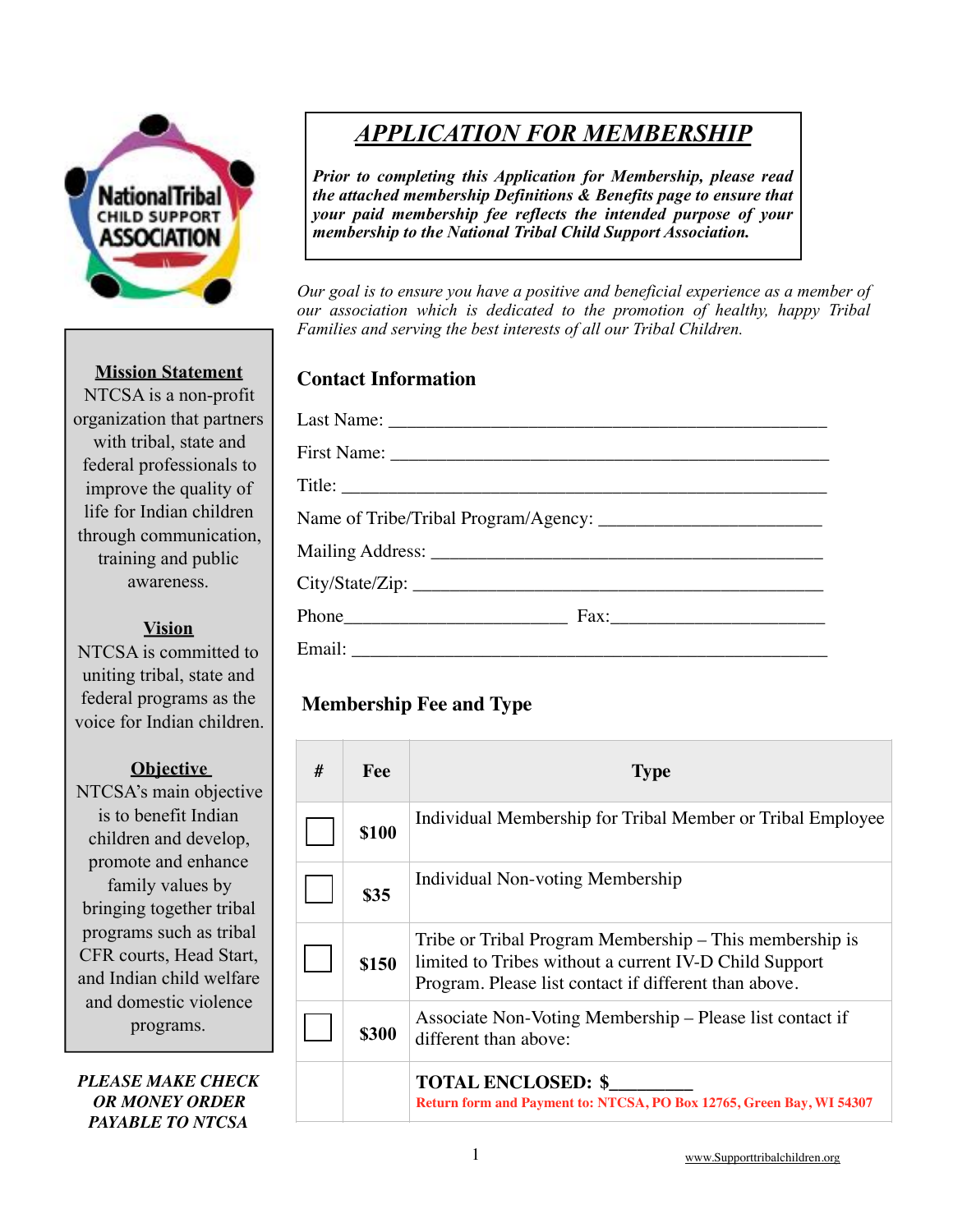## **Additional Member Information**

#### **Return form and Payment to: NTCSA** PO Box 12765 Green Bay, WI 54307